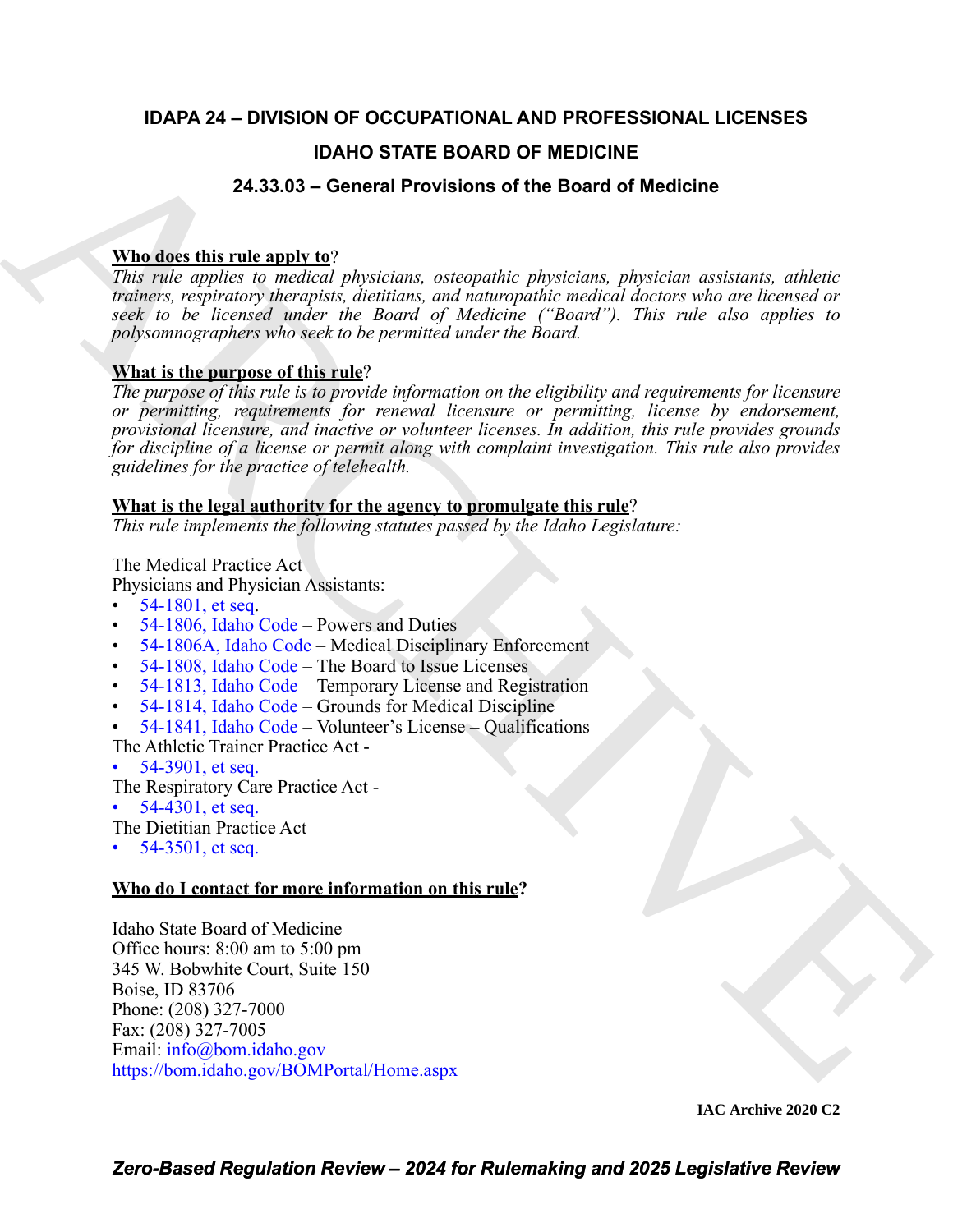# **Table of Contents**

| 24.33.03 – General Provisions of the Board of Medicine           |  |
|------------------------------------------------------------------|--|
|                                                                  |  |
|                                                                  |  |
|                                                                  |  |
|                                                                  |  |
|                                                                  |  |
|                                                                  |  |
|                                                                  |  |
|                                                                  |  |
|                                                                  |  |
| 150. Additional Grounds For Suspension, Revocation, Disciplinary |  |
|                                                                  |  |
|                                                                  |  |
|                                                                  |  |
|                                                                  |  |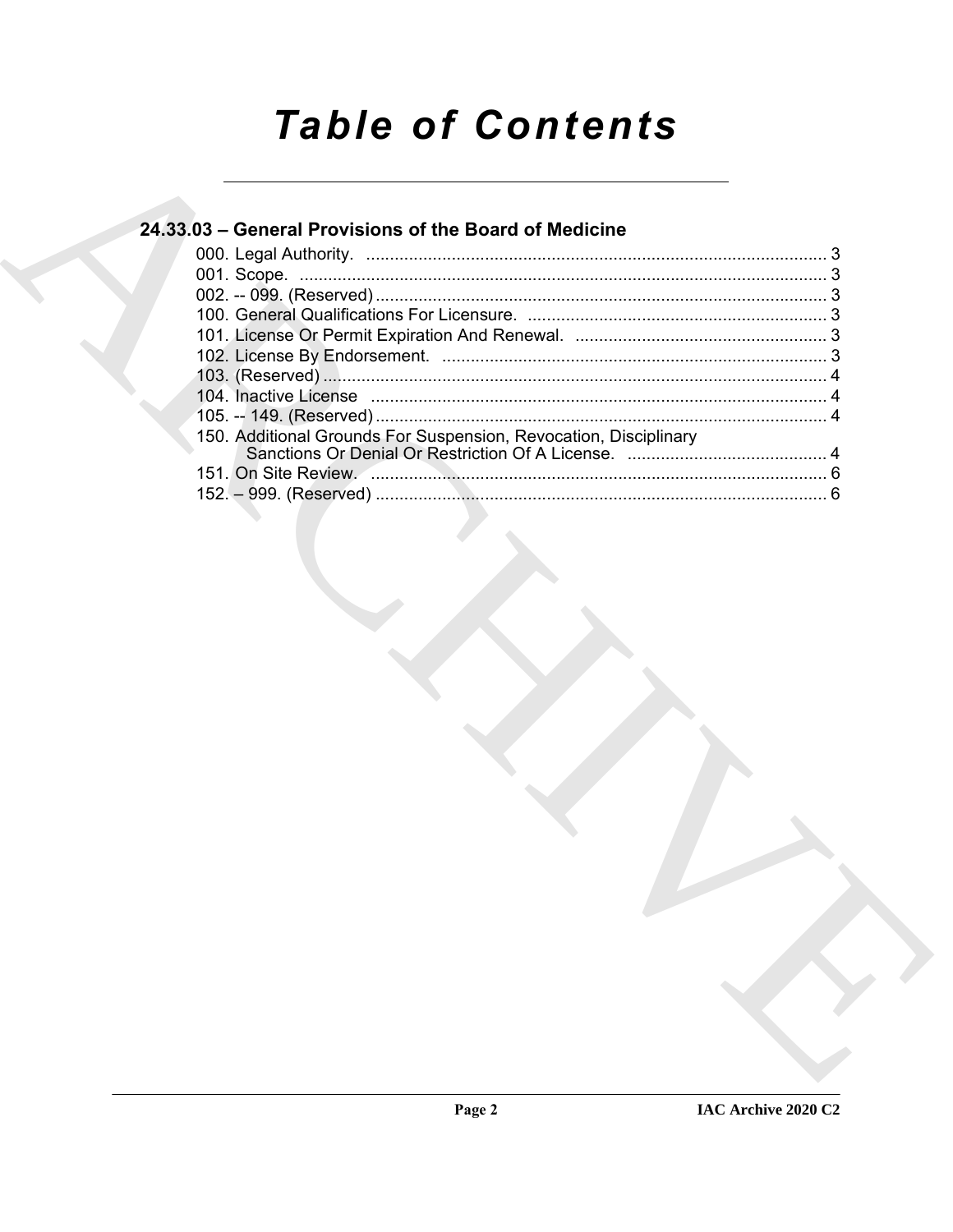#### **24.33.03 – GENERAL PROVISIONS OF THE BOARD OF MEDICINE**

<span id="page-2-18"></span><span id="page-2-11"></span><span id="page-2-2"></span><span id="page-2-1"></span><span id="page-2-0"></span>

| 000. LEGAL AUTHORITY.<br>The rules are promulgated pursuant to Section 54-1806(2), Idaho Code. | $(7-1-21)T$ |
|------------------------------------------------------------------------------------------------|-------------|
| 001.<br>– SCOPE.<br>The rules govern general aspects of Board of Medicine operations.          | $(7-1-21)T$ |

#### <span id="page-2-3"></span>**002. -- 099. (RESERVED)**

#### <span id="page-2-7"></span><span id="page-2-4"></span>**100. GENERAL QUALIFICATIONS FOR LICENSURE.**

<span id="page-2-8"></span>**01. Application**. All applications for license or permit will be made to the Board on forms supplied by the Board, will be verified, must include all requested information, and must include the nonrefundable application fee.  $(7-1-21)T$ 

<span id="page-2-9"></span>**02. Application Expiration**. All applicants must complete their license application within one (1) year unless extended by the Board after filing an application for extension. Unless extended, applications that remain on file for more than one (1) year will be considered null and void and a new application and new fees will be required as if filing for the first time.  $(7-1-21)T$ 

**03.** Personal Interview. The Board may, at its discretion, require the applicant to appear for a personal interview.  $(7-1-21)T$ interview. (7-1-21)T

<span id="page-2-10"></span>**04. Residence**. No period of residence in Idaho is required of any applicant, however, each applicant for licensure must be legally able to work and live in the United States. Original documentation of lawful presence in the United States must be provided upon request only. The Board may refuse licensure or to renew a license if the applicant is not lawfully present in the United States. (7-1-21)T

#### <span id="page-2-5"></span>**101. LICENSE OR PERMIT EXPIRATION AND RENEWAL.**

<span id="page-2-15"></span>**01. License Expiration**. Licenses and permits will be issued for a period of not more than five (5) years. All licenses expire on the expiration date printed on the face of the certificate and become invalid after that date unless renewed. The Board will collect a fee for each renewal year of a license. Prorated fees may be assessed by the Board to bring the expiration date of the license within the next occurring license renewal period. the Board to bring the expiration date of the license within the next occurring license renewal period.

<span id="page-2-17"></span>**02. Renewal**. Each license to practice medicine may be renewed prior to its expiration date by the payment of a renewal fee to the Board and by completion of a renewal form provided by the Board. In order to be eligible for renewal, a licensee must provide a current address and e-mail address to the Board and must notify the Board of any change of address or e-mail address prior to the renewal period. Licenses not renewed by their expiration date will be canceled. (7-1-21)T

<span id="page-2-16"></span>**03. Reinstatement**. Licenses canceled for nonpayment of renewal fees may be reinstated by filing a reinstatement application on forms prescribed by the Board and upon payment of a reinstatement fee and applicable renewal fees for the period the license was lapsed. (7-1-21) renewal fees for the period the license was lapsed.

**Reapplication**. A person whose license has been canceled for a period of more than five (5) years, is required to make application to the Board as a new applicant for licensure. (7-1-21) T

#### <span id="page-2-12"></span><span id="page-2-6"></span>**102. LICENSE BY ENDORSEMENT.**

The stress constraints of Society 3-4 RSCL blanks Cool.<br>
01. SCOPE<br>
URL SCOPE (1990) and the baseline operations<br>
(1991-2117<br>
1992-1993) (ILSSLIN ED)<br>
1993. The stress constraints of the stress constraints of the stress c Where permitted by law, an applicant, in good standing with no restrictions upon or actions taken against their license to practice in a state, territory or district of the United States or Canada is eligible for licensure by endorsement to practice medicine in Idaho. An applicant with any disciplinary action, including past, pending, or confidential, by any board of medicine, licensing authority, medical society, professional society, hospital, medical school or institution staff in any state, territory, district or country is not eligible for licensure by endorsement. An applicant ineligible for licensure by endorsement may make a full and complete application pursuant to the requirements found in Title 54, Idaho Code, IDAPA 24.33.03, and on Board-approved forms. (7-1-21)T

<span id="page-2-13"></span>**01. Application**. All applications for license or permit will be made to the Board on forms supplied by the Board, will be verified, must include all requested information, and the nonrefundable application fee.  $(7-1-21)$ T

<span id="page-2-14"></span>**02. Character**. An applicant is not eligible for licensure by endorsement if the Board finds the applicant has engaged in conduct prohibited by state law for that specific category of licensure. (7-1-21)T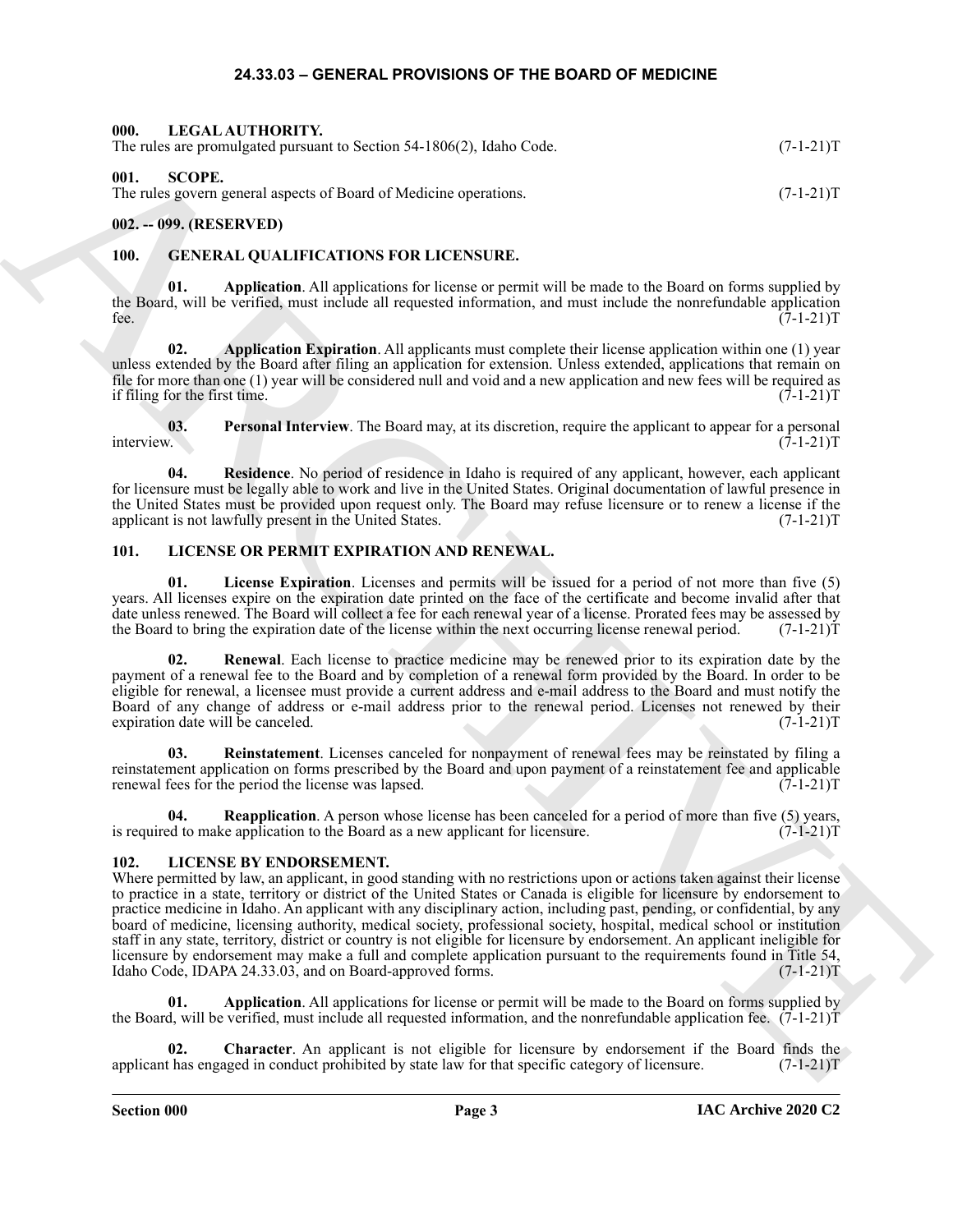<span id="page-3-12"></span>**03. Residence**. No period of residence in Idaho is required of any applicant, however, each applicant for licensure must be legally able to work and live in the United States. Original documentation of lawful presence in the United States must be provided upon request. The Board may refuse licensure or to renew a license if the applicant is not lawfully present in the United States. (7-1-21)T

#### <span id="page-3-0"></span>**103. (RESERVED)**

#### <span id="page-3-10"></span><span id="page-3-8"></span><span id="page-3-1"></span>**104. INACTIVE LICENSE**

**01. Issuance of Inactive License**. Any applicant who is eligible to be issued a license by the Board, except a volunteer license, may be issued, upon request, an inactive license to practice on the condition that he will not engage in the practice of the relevant profession in this state. An inactive license fee will be collected by the Board. (7-1-21)T

<span id="page-3-11"></span><span id="page-3-9"></span>**02. Renewal of Inactive License**. Inactive licenses will be issued for a period of not more than five (5) years and such licenses will be renewed upon payment of an inactive license renewal fee. The inactive license certificate will set forth its date of expiration. (7-1-21) certificate will set forth its date of expiration.

**Concert Providence of the Board of Medicine<br>
Concert Providence of the Board of Medicine<br>
Concert Providence in Makedon in the Board of Medicine<br>
Concert and the state of the state of the state of the state of the state 03. Inactive to Active License**. An inactive license may be converted to an active license by application to the Board and payment of required fees. Before the license will be converted the applicant must account for the time during which an inactive license was held. The Board may, in its discretion, require a personal interview. (7-1-21)T interview. (7-1-21)T

#### <span id="page-3-2"></span>**105. -- 149. (RESERVED)**

#### <span id="page-3-4"></span><span id="page-3-3"></span>**150. ADDITIONAL GROUNDS FOR SUSPENSION, REVOCATION, DISCIPLINARY SANCTIONS OR DENIAL OR RESTRICTION OF A LICENSE.**

<span id="page-3-5"></span>**01. Discipline**. In addition to the grounds for discipline set forth in Idaho Code, every person licensed tred by the Board is subject to discipline upon any of the following grounds:  $(7-1-21)$ or permitted by the Board is subject to discipline upon any of the following grounds:

**02. Unethical Advertising**. Advertising the licensee or permittee's practice in any unethical or unprofessional manner, including but not limited to: (7-1-21)T

<span id="page-3-7"></span><span id="page-3-6"></span>**a.** Using advertising or representations likely to deceive, defraud or harm the public.  $(7-1-21)T$ 

**b.** Making a false or misleading statement regarding the licensee or permittee's skill or the efficacy or value of the treatment, remedy, or service offered, performed, or prescribed by the licensee or permittee. (7-1-21)T

**03. Standard of Care**. Providing health care that fails to meet the standard of health care provided by other qualified licensees or permittees of the same profession, in the same community or similar communities, including but not limited to: (7-1-21)T

**a.** Being found mentally incompetent or insane by any court of competent jurisdiction.  $(7-1-21)$ T

**b.** Engaging in practice or behavior that demonstrates a manifest incapacity or incompetence to practice his or her profession. (7-1-21)T

**c.** Allowing another person or organization to use his or her license or permit to practice his or her profession.  $(7-1-21)T$ profession. (7-1-21)T

**d.** Prescribing, selling, administering, distributing or giving any drug legally classified as a controlled substance or recognized as an addictive or dangerous drug to himself or herself or to a spouse, child or stepchild.  $(7-1-21)T$ 

**e.** Using any controlled substance or alcohol to an extent that use impairs the licensee or permittee's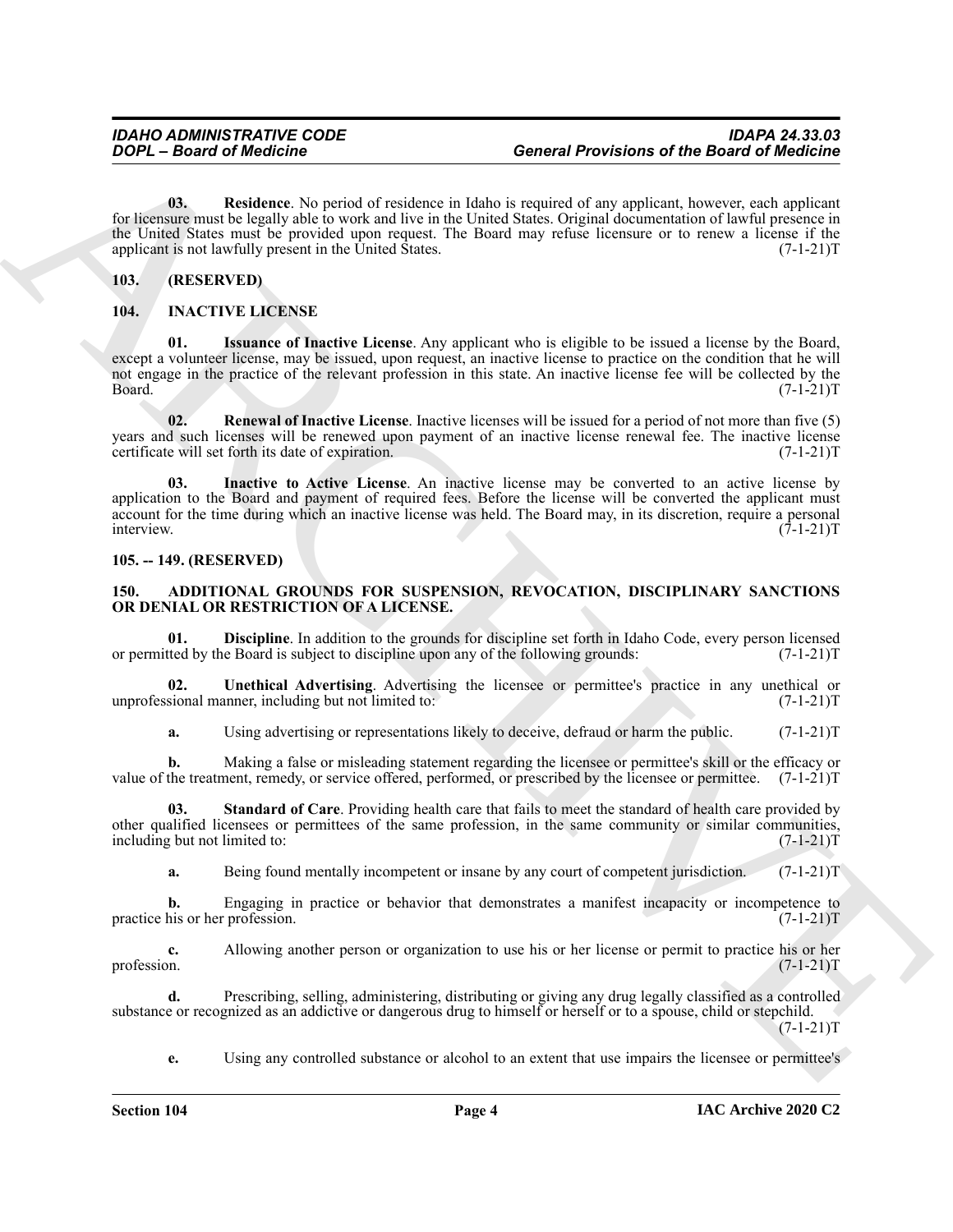#### *IDAHO ADMINISTRATIVE CODE IDAPA 24.33.03 DOPL – Board of Medicine General Provisions of the Board of Medicine*

ability to practice his or her profession competently. (7-1-21)T

**f.** Violating any state or federal law or regulation relating to controlled substances.  $(7-1-21)T$ 

**g.** Directly promoting surgical procedures or laboratory tests that are unnecessary and not medically indicated.  $(7-1-21)T$ indicated. (7-1-21)T

**h.** Failure to transfer pertinent and necessary medical records to another provider when requested to the subject patient or client or by his or her legally designated representative. (7-1-21) do so by the subject patient or client or by his or her legally designated representative.

**i.** Failing to maintain adequate records. Adequate patient or client records means legible records that contain, at a minimum, subjective information, an evaluation and report of objective findings, assessment or diagnosis, and the plan of care. (7-1-21) diagnosis, and the plan of care.

**j.** Providing care or performing any service outside the licensee or permittee's scope of practice as set forth in Idaho Code, including providing care or performing a service without supervision, if such is required by Idaho Code or Board rule. (7-1-21) Idaho Code or Board rule.

**k.** Failing to have a supervising or directing physician who is licensed by the Board, if such on is required by Idaho Code or Board rule. (7-1-21) supervision is required by Idaho Code or Board rule.

**04. Conduct**. Engaging in any conduct that constitutes an abuse or exploitation of a patient or client arising out of the trust and confidence placed in the licensee or permittee by the patient or client, including but not limited to:  $(7-1-21)$ limited to: (7-1-21)T

<span id="page-4-0"></span>

| а. | Obtaining any fee by fraud, deceit or misrepresentation. | $(7-1-21)T$ |
|----|----------------------------------------------------------|-------------|
|----|----------------------------------------------------------|-------------|

**b.** Employing abusive billing practices. (7-1-21)T

**c.** Commission of any act of sexual contact, misconduct, exploitation or intercourse with a patient or former patient or related to the licensee's practice. (7-1-21) client or former patient or client or related to the licensee's practice.

i. Consent of the patient or client shall not be a defense. (7-1-21)T

ii. This Section 150 does not apply to sexual contact between a licensee or permittee and the licensee tree's spouse or a person in a domestic relationship who is also a patient or client. (7-1-21) or permittee's spouse or a person in a domestic relationship who is also a patient or client.

**Goore – Brasid of Medicine – Concerta Providens of the Brasid of Medicine<br>
School Finance and Concertainty (a) the concertainty of the main of the state of the Concerta Concertainty<br>
Finance in the concertainty and the s** iii. A former patient or client includes a patient or client for whom the licensee or permittee has provided services related to the licensee or permittee's practice, including prescriptions, within the last twelve (12) months; sexual or romantic relationships with former patients or clients beyond that period of time may also be a violation if the licensee or permittee uses or exploits the trust, knowledge, emotions or influence derived from the prior professional relationship with the patient or client. (7-1-21)T

**d.** Accepting any reimbursement for service, beyond actual expenses, while providing services under license. (7-1-21)T a volunteer license.

**e.** Employing, supervising, directing, aiding or abetting a person not licensed or permitted in this state who directly or indirectly performs activities or provides services requiring a license or permit.  $(7-1-21)$ T

**f.** Failing to report to the Board any known act or omission of a Board licensee or permittee that any provision of these rules.  $(7-1-21)T$ violates any provision of these rules.

**g.** Interfering with an investigation or disciplinary proceeding by willful misrepresentation of facts or by use of threats or harassment against any patient or client, Board or Advisory Board or Committee member, Board staff, hearing officer, or witness in an attempt to influence the outcome of a disciplinary proceeding, investigation, or other legal action. other legal action.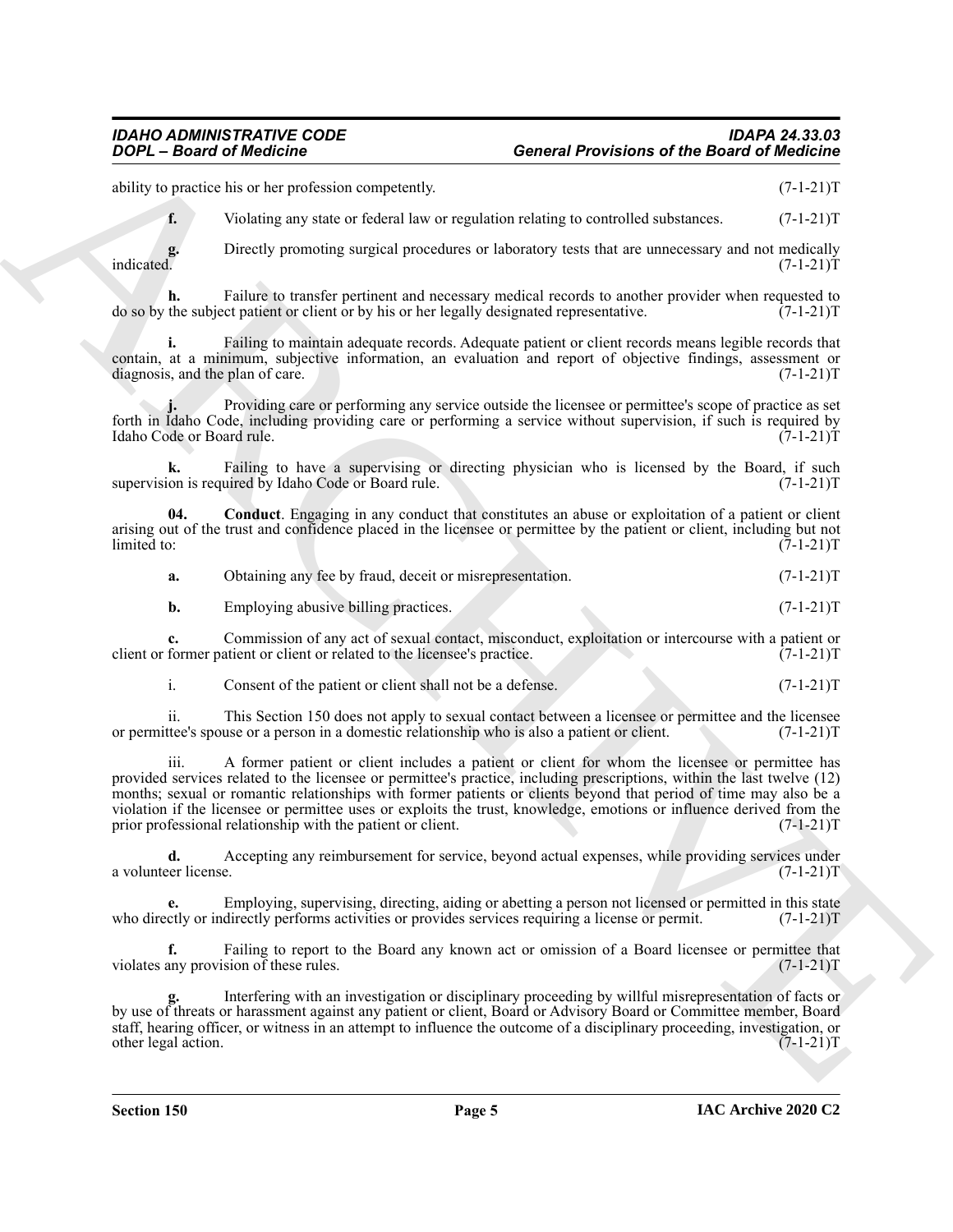<span id="page-5-2"></span>**h.** Failing to obey any and all state and local laws and rules related to the licensee or permittee's or profession.  $(7-1-21)$ practice or profession.

ARCHIVE **05. Failure to Cooperate**. Failing to cooperate with the Board during any investigation or disciplinary proceeding, even if such investigation or disciplinary proceeding does not personally concern the particular licensee.  $(7-1-21)T$ 

#### <span id="page-5-3"></span><span id="page-5-0"></span>**151. ON SITE REVIEW.**

The Board, by and through its designated agents, is authorized to conduct on-site reviews of the activities of its licensees at the locations and facilities in which the licensees practice at such times as the Board deems necessary.  $(7-1-21)T$ 

<span id="page-5-1"></span>**152. – 999. (RESERVED)**